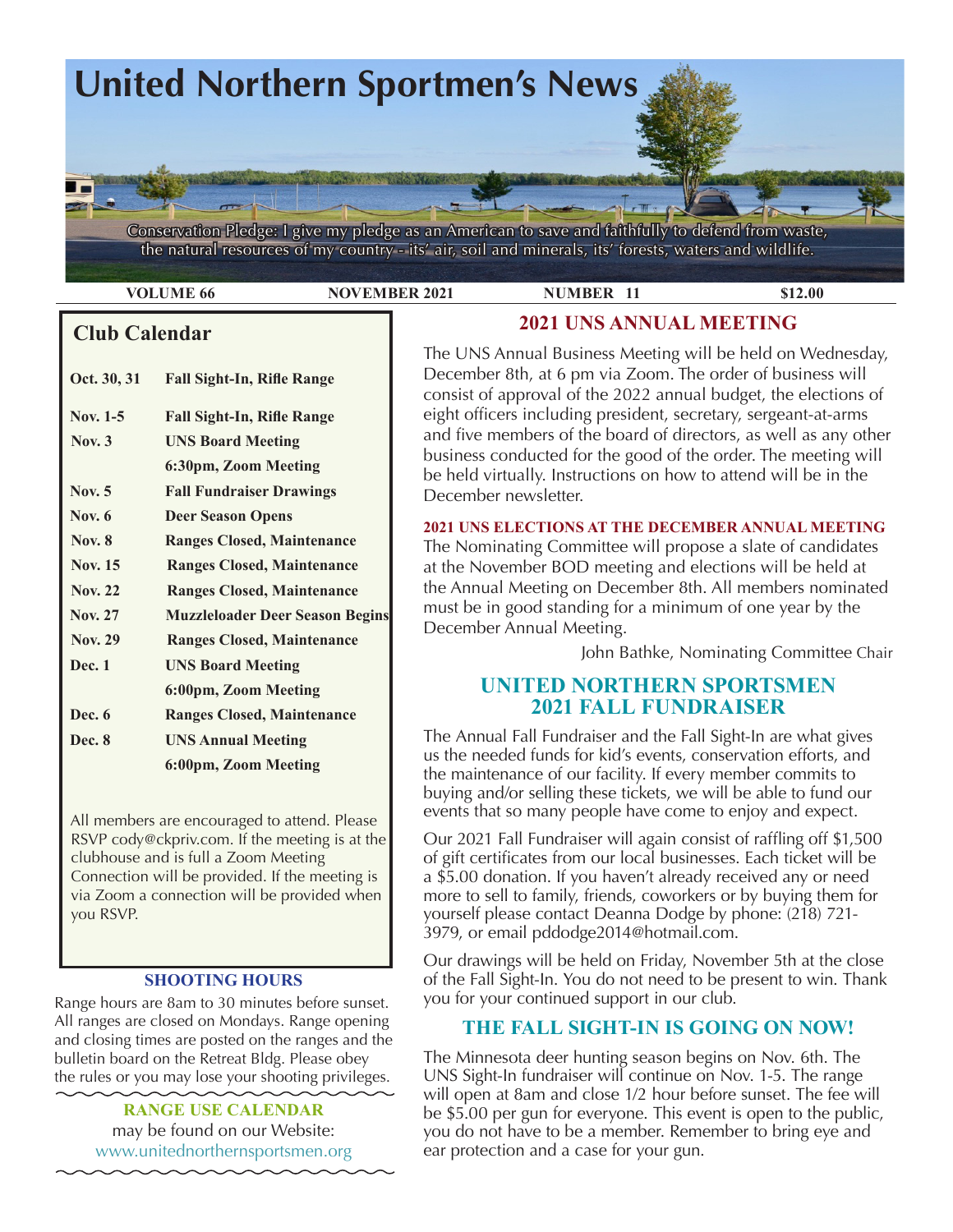#### **UNS BOARD OF DIRECTORS MEETING MINUTES OCTOBER 6, 2021**

**Call to Order:** by President Tom Wasbotten at 6:05 pm., Conservation Pledge.

**Elected Officers Present:** Tina Sund, Tom Wasbotten, Lance Haavisto, Jeff Jarvela, Lance Parthe, Vickie Jensen, Gene Shaw and Cody Privette.

**Members Present:** Ron Cretens, Bob Kuettel, Sara Taylor and Robert Spindler.

**Excused Officers:** John Bathke, Duane Lasley.

**Correspondence:** SLC Rescue Squad Thank You, Gnesen Newsletter.

**Agenda additions:** Motion to approve the agenda (M/S/C).

**Reading of Minutes:** Motion to approve the September BOD minutes (M/S/C).

**Treasurer's Report: Tina Sund as of 9/30/21:** Motion made to approve the report and pay bills (M/S/C).

**Membership Secretary's Report: Tina Sund as of 9/30/21:** Current membership is 1733 with 63 individual memberships & 19 family memberships renewed and with 51 - 2nd notices mailed.

**Committee Reports:**

**Webmaster – Eric Hansen:** Made updates to the UNS website and Facebook page.

**Newsletter Committee:** Tom Wasbotten: Tom gave an overview of eliminating this as a recurring report.

**Facilities Committee – Lance Parthe:** Non-member shooters are becoming an issue. We will pull in the docks and replace the mats on the rifle range. Biffies have been an ongoing issue. There has been an issue with flies. No report back from the Appleseed program. Lance gave an overview of the new trespassing signs.

**Incident Reports – Bob Kuettel:** Report is under New Business.

**Range and Grounds Calendar – Bob Kuettel & Lance Parthe:** Sight-In days are listed below.

**Grants Committee – Gene Shaw:** The DNR is coming out with the grants program for 50/50 match. We are on the bottom of the list for approval of a grant.

**Volunteer Awards Committee – Tina Sund:** Nothing new to share.

**Finance Committee – Tom Wasbotten:** Tom gave overview of the renewal of our non-profit status.

#### **OLD BUSINESS:**

**UMD Outdoor Education Field Days Update – Bob Kuettel:** Bob gave an overview of the third date added for the UMD event. 10/12, 10/14, and 10/26 UMD will be here from 2:30 to 5pm on all of the ranges.

**Campsite Electric Pedestal Project – Cody Privette:** Cody gave an overview of the electrical project.

**2022 Nominations Committee Update – Tom Wasbotten:** Tom gave an overview of the Nominations Committee. Will meet soon via Zoom and will consider candidates and will report by email when we have progress.

**2022 Budget Request From Committee Heads & Event Chairs – Tina Sund:** Tina gave an overview of the budget request for committee and event chairs. Completed budgets are due back 11/3/21.

**Ice Fishing Contest Committee Formation – Tom Wasbotten:** Tom gave an overview of the need to form a committee. Motion made and seconded to host the Ice Fishing Contest in January 2022. Discussion followed (M/S/C). Motion made to say no to the ALS tournament group's involvement with the Ice Fishing Contest (M/S/C) .

**Fall Fund Raiser & Sight In Update – Tina Sund & Bob Kuettel:** Tina gave an overview of the fall fundraiser. About \$400 in tickets so far. Gift certificates will be picked up soon for the prizes. Bob gave an overview of the event posters that are ready to be put up around town. 10/9 is the range office training.

#### **NEW BUSINESS:**

**Fall Range & Ground Monitors & Compensation – Tom Wasbotten:** Tom gave overview of our current financial status and the need to secure the ranges. Motion made to patrol the ranges as needed for the balance of the year for \$40 a shift. Discussion followed. The original motion was rescinded. Motion made to authorize \$400 for range monitors to patrol the ranges through the balance of the year. The President and Vice President are authorized to facilitate the payment of the independent contractors as they see fit (M/S/C). Motion made that members who volunteer to monitor the ranges during October outside of the sight-in days would earn 2X volunteer hours (M/S/C).

**Plaques for Memorial Trees – Tom Wasbotten:** Tom gave an overview of the plan to plant memorial trees. Vickie Jensen is looking for some plaques.

**Ron Cretens End of Season Review & 2022 Recommendations – Tom Wasbotten:** Tom gave an overview of Ron's first season as the camp host. Motion made to approve a \$500 appreciation gift to Ron Cretens (M/S/C).

**Incident Report – Lance Parthe & Tom Wasbotten:** Discussion followed about a smishing attempt to defraud the club. Tom gave an overview of the letter from a former member whose membership has been terminated. Motion made that we do not re-instate the membership of the former member. Discussion followed (M/S/C). Motion made that all incident reports remain out of the minutes when discussing club members for disciplinary actions. Discussion followed (M/S/C).

**Adjournment:** Motion made to adjourn at 8:25 pm (M/S/C).

Respectfully submitted by Cody Privette, Secretary

Next BOD meeting will be held on November 3rd at 6:30pm via zoom.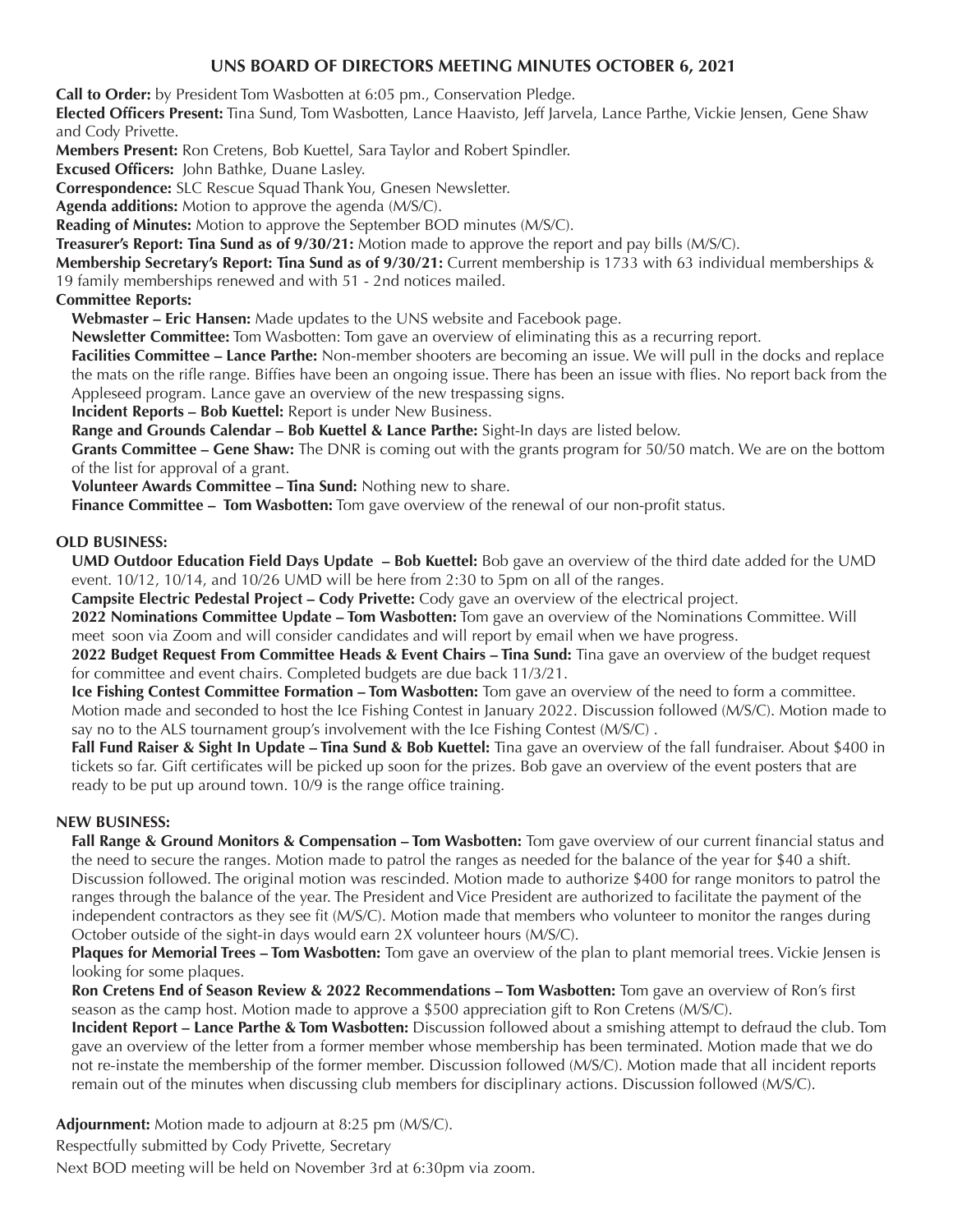### **ICE FISHING CONTEST**



The United Northern Sportsmen's 68th Annual Ice Fishing Contest will be held on Sunday, January 30, 2022 at the Sportsmen Retreat on Island Lake. Further information will be sent to all club members in November. For advance information call Tom Wasbotten (763-228-8889).

### **FIREARMS DEER HUNTING SEASON BEGINS NOVEMBER 6TH.**

Minnesota's firearms deer season opens Saturday, Nov. 6th. Muzzleloader deer season is Saturday, Nov. 27th thru Sunday, Dec. 12th. Archery deer season began Sept. 18th and continues thru Friday, Dec. 31st. Find regulations and information on how to get deer tested for chronic wasting disease and helpful tips for new hunters, from the **DNR** deer hunting page. DNR Managers report favorable dry conditions that can improve hunter access due low water conditions in wetlands, floodplains and small water bodies. Dry conditions also result in greater fire danger.

### **DNR Continues Webinars on Hunting and Fishing Skills**

Anyone interested can get ready for deer seasons by joining webinars hosted by the DNR. The webinars are free, but participants are required to pre-register. Fall session topics included:

Nov. 3 – Preparing for the firearms deer season, including last-minute tips, reminders, strategies to be successful. Nov. 10 – Muzzleloader hunting tips and techniques.

For details: [DNR outdoors skills webinar page](https://www.dnr.state.mn.us/fishwildlife/outreach/index.html)

# **BEST RIFLE CARTRIDGES FOR NEW HUNTERS**

Caliber selection can be intimidating for new deer hunters. There are so many options, and every gun writer with a blog and an Internet connection has an opinion he's more than happy to share. Read the recommendations below, but first, know this: almost every rifle caliber can take down a whitetail. Some calibers offer unique advantages, but if you can find it at a sporting goods store and it's bigger than .22 caliber, you'll be fine. The important thing is to pick something and start practicing.

If you want to make the most informed decision, however, there are a few criteria you should keep in mind.

**Cost**: You'll forget about cost until after you purchase the rifle and start looking for practice ammo. For a box of 20 premium hunting ammunition in most calibers, expect to pay about \$50 per box. For practice ammo, try to choose a caliber you can find for around \$20. Check out Federal's rifle cartridge offerings or go to a big online dealer like Midway USA.

**Selection**: Some calibers are more popular than others, so manufacturers offer a wider variety of loads (i.e., different bullet weights and designs.) The .308 Winchester is among the most popular cartridges ever produced, and Federal makes 32 varieties. But the ammo maker only offers three options for the .280 Ackley Improved, all of which cost more than \$63 per box. If you want to be sure you'll find your deer cartridge, go with something that's relatively common.

**Recoil**: Every new hunter article mentions recoil, but it's something even veteran hunters take into consideration. Choosing a caliber with limited recoil allows you to practice longer, take shots from awkward positions, and most importantly, it reduces the chances of flinching. Flinching can significantly affect accuracy, especially if you don't have much experience behind the trigger. Only you can determine how much recoil you can tolerate, but generally speaking, shooters say recoil becomes uncomfortable past about 15 foot-pounds. To see the recoil energy of most rifle calibers, check out Chuck Hawks recoil table.

**Range/Power**: When you are thinking about choosing a rifle caliber, consider range as probably the least important criteria for new whitetail hunters. If you hit it in the vitals, it'll go down in short order. Taking a shot less than 200 yards is within the maximum effective range of most rifle calibers. It's better to choose a caliber you can grow into than something you'll have to replace in a few years. For that reason, you should also make sure the caliber you select can take deer at distances you'll be hunting for years to come. [Click here for complete article.](https://www.themeateater.com/wired-to-hunt/whitetail-hunting-gear/best-rifle-cartridges-for-new-deer-hunters) *Jordan Sillars, July 2, 2021, MeatEaters.com*